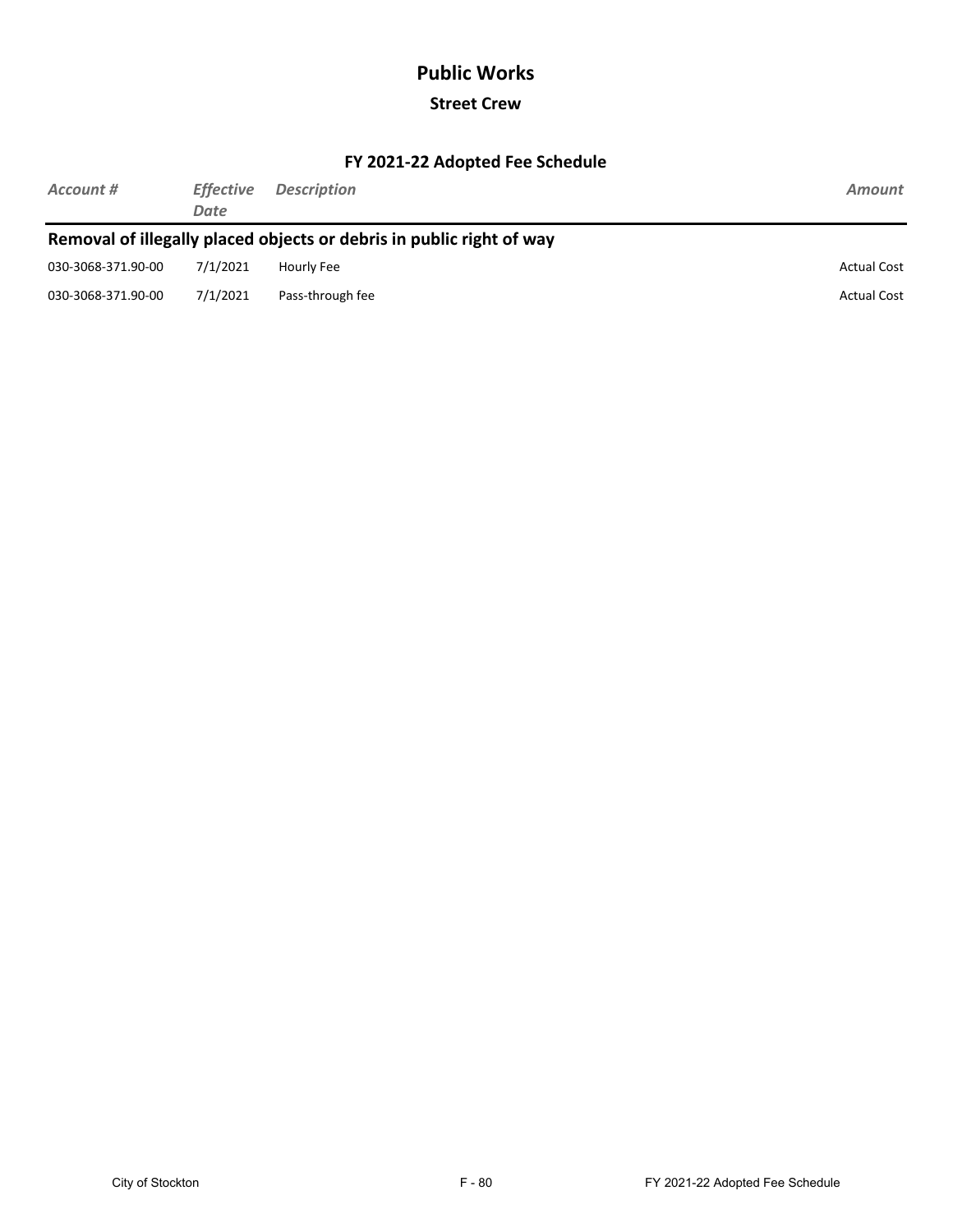#### **Solid Waste**

#### **FY 2021-22 Adopted Fee Schedule**

| Account #          | <b>Effective</b><br>Date | <b>Description</b>                | Amount   |
|--------------------|--------------------------|-----------------------------------|----------|
| 047-3088-371.90-00 | 7/1/2021                 | <b>Administrative Hearing Fee</b> | \$94.00  |
| 047-3088-371.90-00 | 7/1/2021                 | 1st Citation                      | \$229.00 |
| 047-3088-371.90-00 | 7/1/2021                 | 2nd Citation                      | \$572.50 |
| 047-3088-371.90-00 | 7/1/2021                 | 3rd Citation (or subsequent)      | \$572.50 |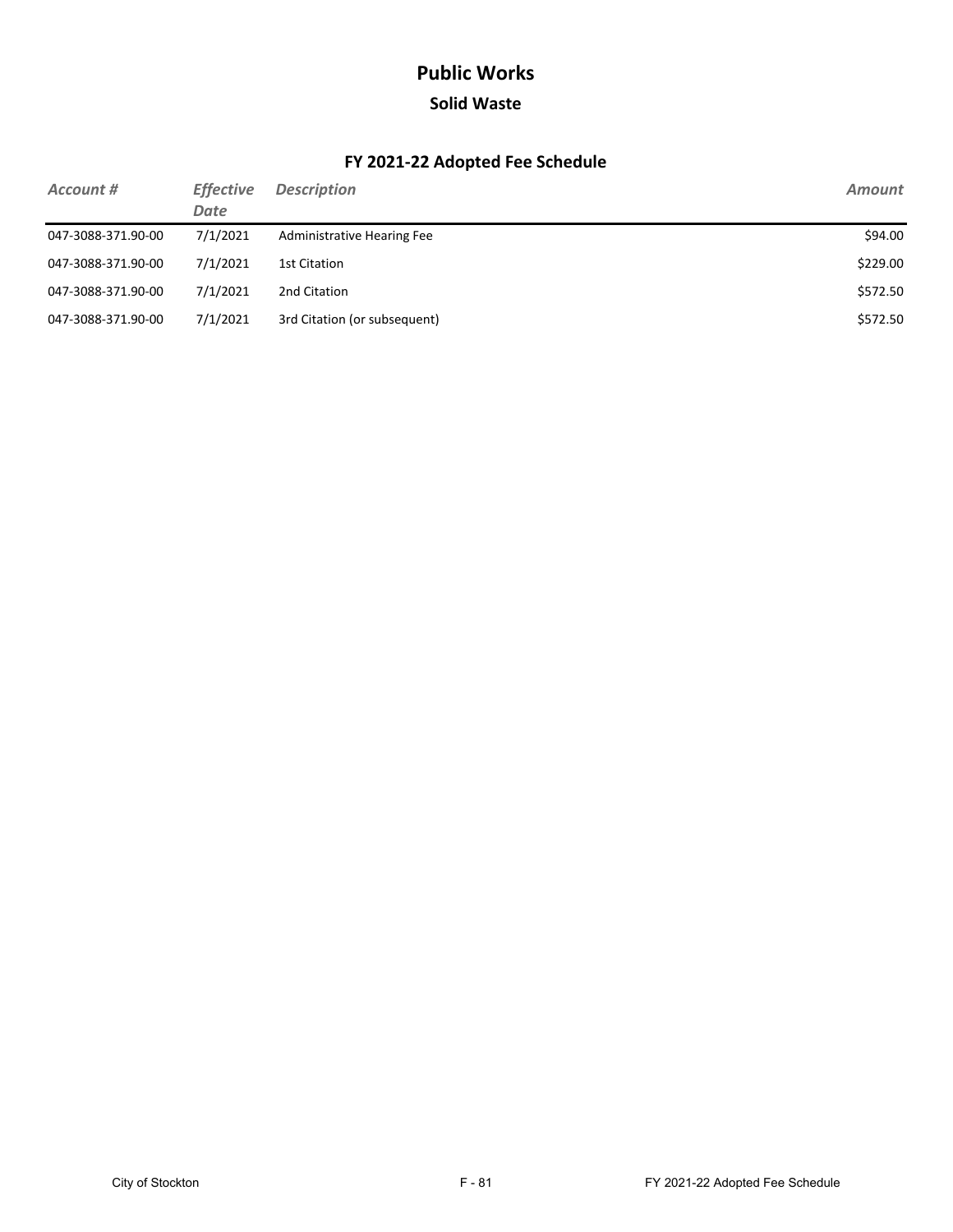# **Engineering**

### **(209) 937-7902**

#### **FY 2021-22 Adopted Fee Schedule**

| <b>Account #</b>                  | <b>Effective</b><br>Date | <b>Description</b>                                                                                    | <b>Amount</b>      |
|-----------------------------------|--------------------------|-------------------------------------------------------------------------------------------------------|--------------------|
|                                   |                          | <b>Commercial Parking and Loading Zone Meter Hoods</b>                                                |                    |
| 030-3020-324.02-00                | 7/1/2021                 | Meter Hood Deposit - Refundable (1)                                                                   | \$12.00            |
| 030-3020-324.02-00                | 7/1/2021                 | Payment for Use of Meter Hood (2)                                                                     | \$158.00           |
| 030-3020-324.02-00                | 7/1/2021                 | Semi-Annually (5% discount for advance payments)                                                      | \$304.25           |
| 030-3020-324.02-00                | 7/1/2021                 | Annually (10% discount for advance payments)                                                          | \$592.50           |
| <b>Commercial Vehicle Permits</b> |                          |                                                                                                       |                    |
| 030-3020-324.03-00                | 7/1/2021                 | First Non-commercial Vehicle Used (per year, commencing July 1)                                       | \$14.25            |
| 030-3020-324.03-00                | 7/1/2021                 | Second and Subsequent Vehicles Used (per year)                                                        | \$7.25             |
|                                   |                          | <b>Erection of Public Service Directional Signs on Streets</b>                                        |                    |
| 030-3064-371.90-00                | 7/1/2021                 | Installation Fee (sign to be furnished by others)                                                     | \$154.75           |
| 030-3064-371.90-00                | 7/1/2021                 | Replacement Fee (sign to be furnished by others)                                                      | \$77.50            |
| <b>House Moving Permit</b>        |                          |                                                                                                       |                    |
| 030-3020-324.03-00                | 7/1/2021                 | Housing Moving Permit (per day)                                                                       | \$42.25            |
| 030-3020-324.03-00                | 7/1/2021                 | Cost of Personnel and Equipment                                                                       | <b>Actual Cost</b> |
| <b>Miscellaneous</b>              |                          |                                                                                                       |                    |
| 979-0000-344.13-00                | 7/1/2021                 | Street Name Signs, New Development                                                                    | \$286.25           |
| 980-0000-344.14-00                | 7/1/2021                 | Street Light Fee, New Development (per linear foot)                                                   | \$34.50            |
| 979-0000-344.13-02                | 7/1/2021                 | Regulatory Sign Fee, New Development Installation of a New Stop Sign &<br>Pavement Marking (per sign) | \$434.50           |
| 979-0000-344.13-01                | 7/1/2021                 | Installation of a New Speed Limit Sign, (per sign) New Development                                    | \$205.75           |
| <b>Plans and Specs</b>            |                          |                                                                                                       |                    |
| 030-3020-343.25-00                | 7/1/2021                 | Capital Improvement Projects (plans and specs)                                                        | <b>Actual Cost</b> |
| 030-3020-345.36-00                | 7/1/2021                 | Annual Daily Traffic Volume Map                                                                       | \$13.75            |
| 030-3020-341.54-00                | 7/1/2021                 | City of Stockton Standard Plans and Specs                                                             | <b>Actual Cost</b> |
| 030-3020-341.54-00                | 7/1/2021                 | Purchase Order Projects                                                                               | <b>Actual Cost</b> |
| <b>Specific Events Permit</b>     |                          |                                                                                                       |                    |
| 030-3020-343.30-00                | 7/1/2021                 | Initial Review and Analysis                                                                           | \$267.00           |
| 030-3020-343.30-00                | 7/1/2021                 | Pre-event Set-up and Post-event Inspection (per hour)                                                 | <b>Actual Cost</b> |
| <b>Zone Permit</b>                |                          |                                                                                                       |                    |
| 030-3020-371.90-00                | 7/1/2021                 | On-Street Loading, 24-minute parking, etc.                                                            | \$228.00           |
| 030-3020-371.90-00                | 7/1/2021                 | Installation                                                                                          | <b>Actual Cost</b> |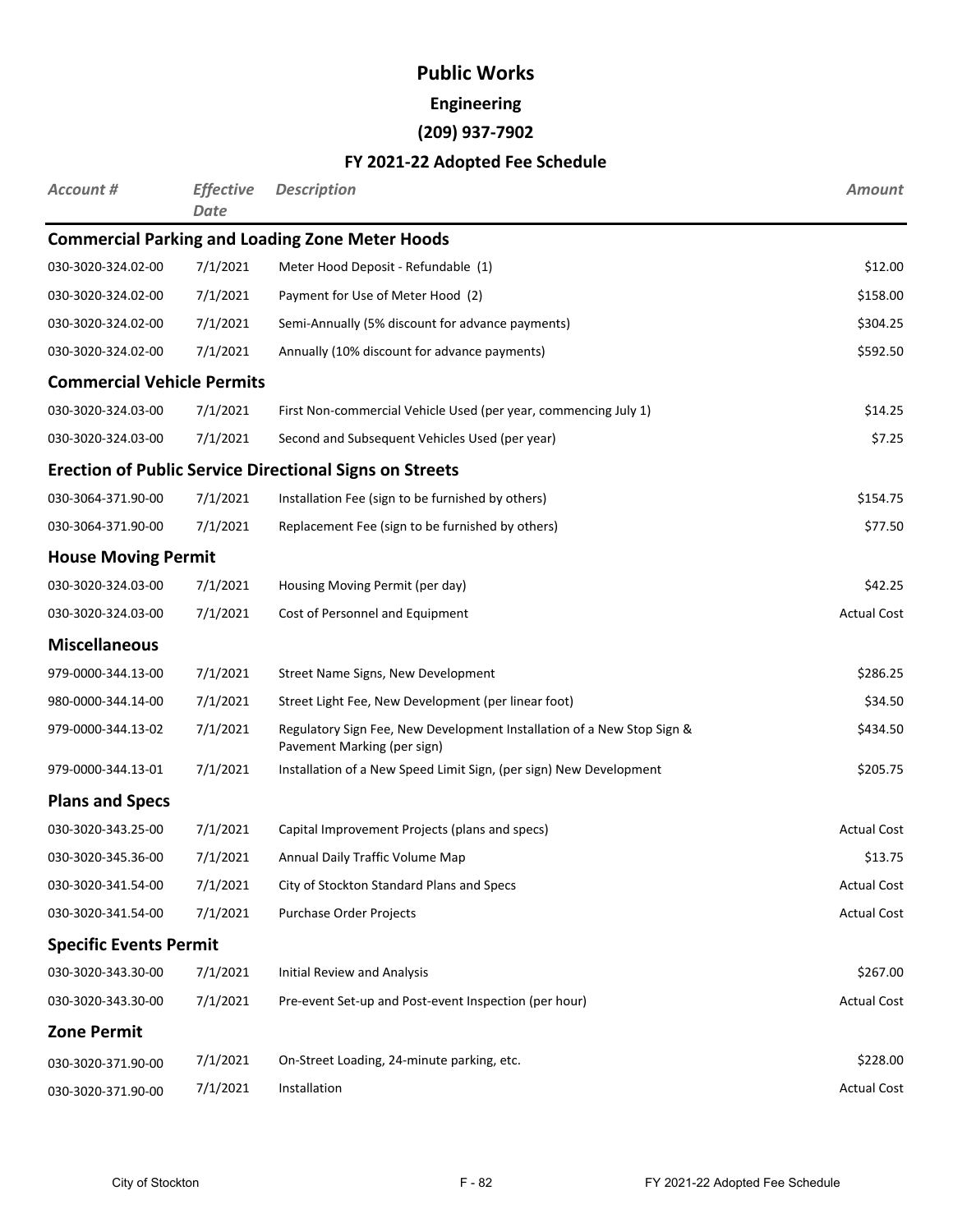# **Public Works Engineering (209) 937-7902**

#### **FY 2021-22 Adopted Fee Schedule**

| Account # |      | <b>Effective Description</b> | Amount |
|-----------|------|------------------------------|--------|
|           | Date |                              |        |

#### Division Footnotes

*(1) The person, firm or corporation issued a parking meter hood shall pay to the City a refundable deposit sufficient to cover replacement cost of hood and lock.*

*(2) Payable in advance per quarter or fractional part thereof, quarterly payments are due and payable January 1, April 1, July 1 and October 1, and are delinquent twenty (20) days after the due date.*